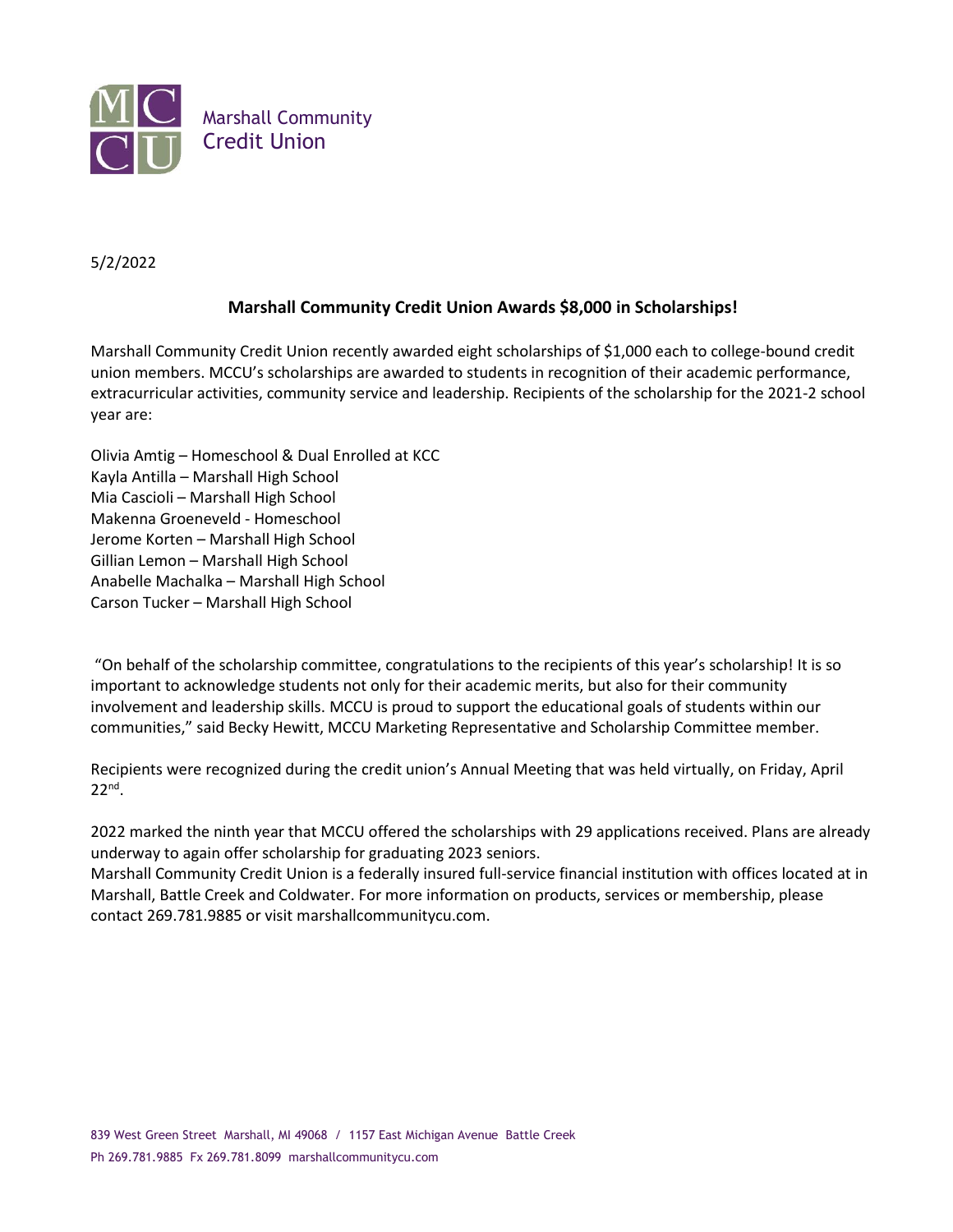

Olivia Amtig



Kayla Antilla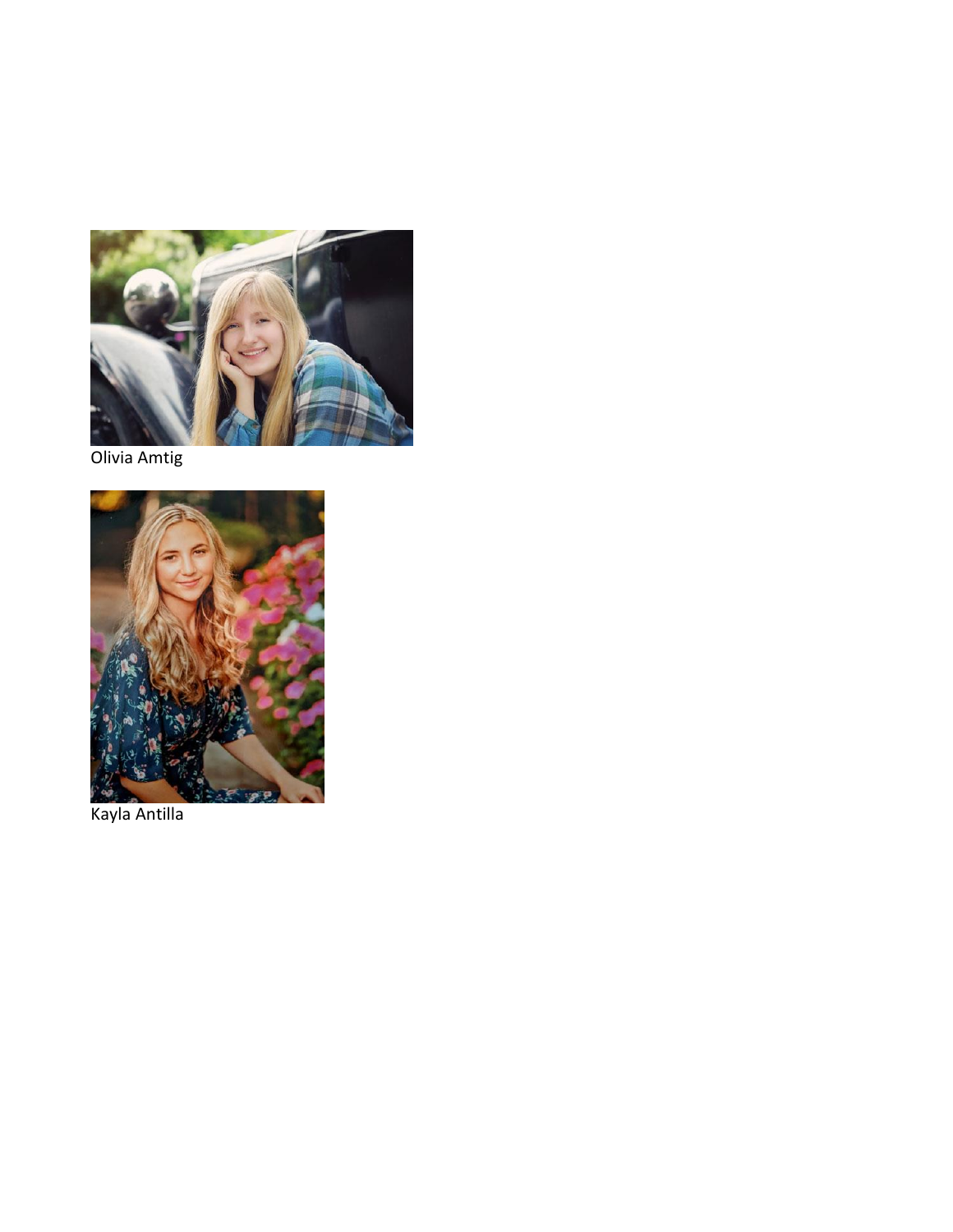



Mia Cascioli



Makena Groeneveld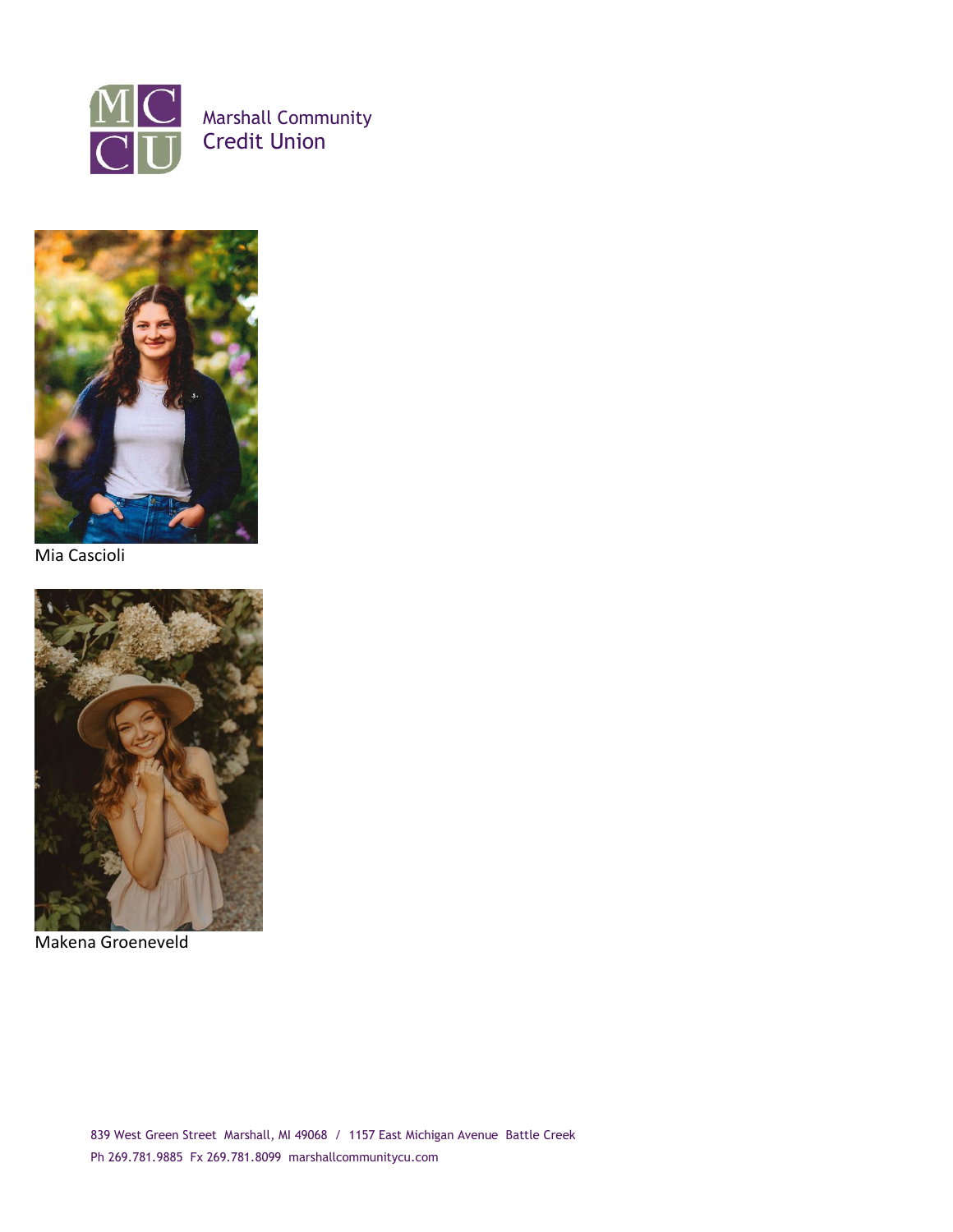

Jerome Korten



Gillian Lemon